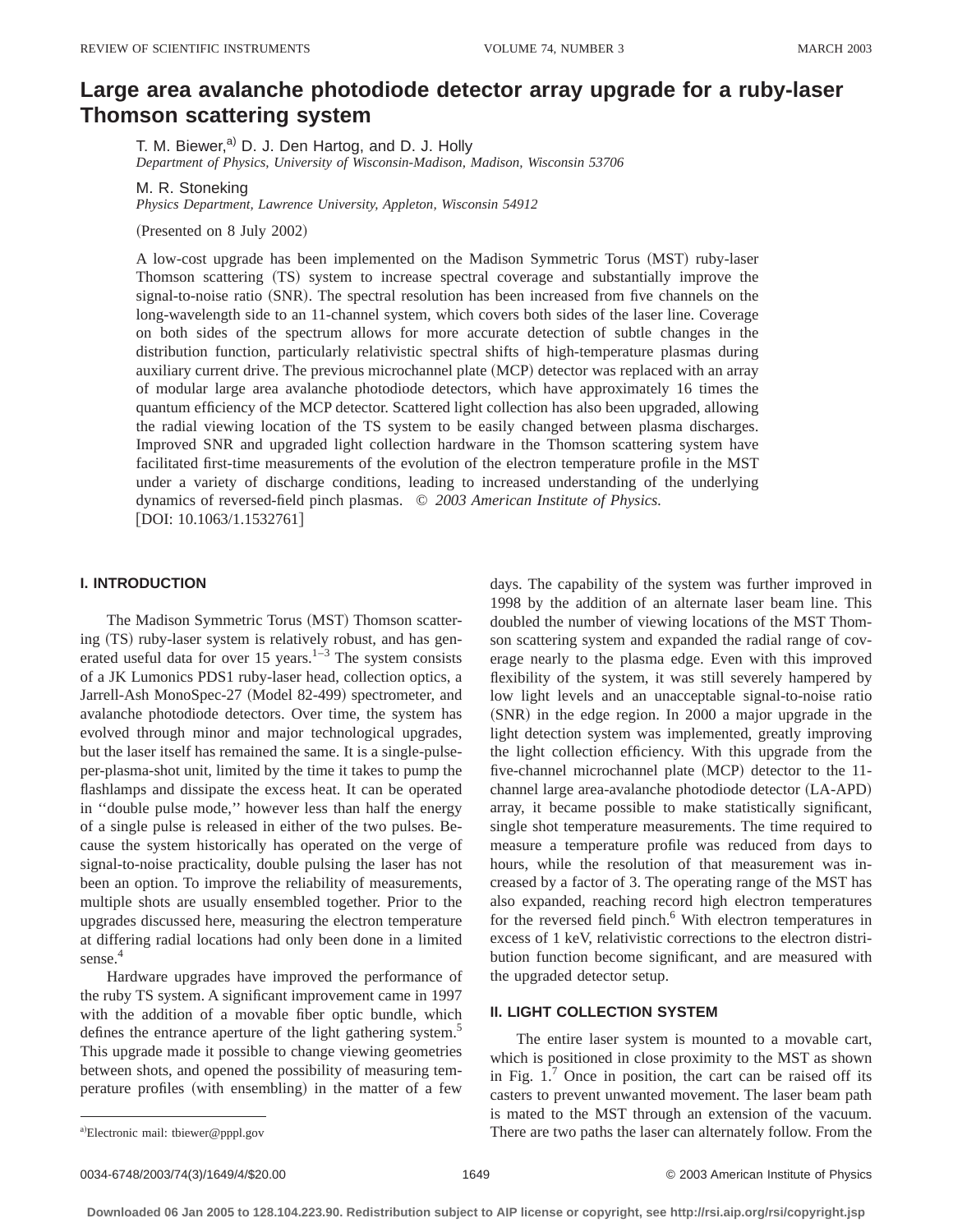

FIG. 1. Side view of the ruby-laser Thomson scattering system at 90° toroidal of the Madison Symmetric Torus. To operate in central laser path mode, the lower steering mirror is removed along with the movable correction lenses.

laser head the beam is turned 157.5° by reflection in a vertical plane from a turning mirror. This angle is set by the poloidal MST box port, which holds the collection optics at an angle of 22.5°. The air-to-vacuum interface is a lens with a focal length of 1500 mm. This lens is at the end of a long pipe, which has both a bellows for mechanical isolation and a delrin segment for electrical insulation. These pipes are supported from the laser-head platform and weakly from a VAT valve at the entrance of the MST vacuum vessel. After passing through the lens, the beam converges to a maximum energy density near the geometrical center of the MST vacuum vessel. On the opposite side of where the beam enters the MST, there is a vacuum beam dump. Keeping the beam dump under vacuum eliminates the need for a second vacuum-to-air interface, which could increase the background scattered light. The spectrometer and collection fiber optics are located in a light-tight cabinet at the top of a pair of nearly vertical support beams, which attach to the laser cart. In this way, the entire Thomson scattering laser system remains mechanically and electrically isolated from the MST.

The MST ruby-laser system can be operated in two configurations, which are related to the regions of plasma volume that are of interest for a particular experiment. The Thomson scattering volume that is viewable by the system is the image of the fiber optic bundle on the beam line. In the ''central laser path'' configuration, there are eight chords of measurement extending from  $r/a = -0.587$  to  $r/a$  $=$  +0.627. Here the negative sign refers to chords that are inboard of the geometrical center of the MST vacuum vessel. In the ''edge laser path'' configuration, a steering mirror is inserted into the beam line, directing the laser onto a more tangential path to the plasma. In ''edge'' configuration the radial locations that are measured cover a range from *r*/*a*  $=0.625$  to  $r/a = 0.882$ . Figure 2 gives an indication of the extent of the radial coverage.

#### **III. LIGHT DETECTION SYSTEM**

Thomson scattered photons are collected by a 3-in.-diam lens located in the box port flange. This light is focused onto a movable fiber optic bundle and piped into a Jarrell-Ash Monospec-27 spectrometer. At the entrance to the fiber bundle are a cut-glass filter and a plastic polarizer that are used to reduce non-Thomson scattered, background light. The spectrometer entrance aperture is set by a 0.072 in. slot attached to the end of the fiber bundle. The spectrometer uses one of three gratings to disperse the incoming light.

The most recent upgrade to the Thomson scattering system replaced the five-channel microchannel plate (MCP) detector with an 11-channel large area-avalanche photodiode detector (LA-APD) array. To do this the exit-plane mirror of the spectrometer was removed and a new exit-plane structure was fabricated. This new exit-plane structure consists of two bundles of fiber optics, which are fastened to a kinematic mount. These two bundles contain seven (on the longwavelength side) and four (on the short-wavelength side of the laser line) separate sub-bundles of fibers for dedicated LA-APD modules. Because the plastic fibers  $(1-mm-diam)$ ESKA-MEGA) used to construct this array slightly attenuate the light at the frequencies of interest, it is necessary to minimize the distance between the exit-plane and the LA-APD detector element.

The LA-APD modules themselves are commercially available units from Advanced Photonix, Inc. The photodiode has a 5-mm-diam active area. The APD is thermoelectrically cooled to maintain a high signal-to-noise ratio  $(SNR)$ . The improvement in the SNR is due to the high quantum efficiency of the LA-APD at the ruby wavelength compared to the MCP, about 85% vs 3.5%. The main advantage of the MCP was its relatively high gain,  $10<sup>6</sup>$ , as compared to



FIG. 2. Geometrical coverage of ruby-laser Thomson scattering views. Error bars indicate radial range (in  $r/a$  space) of scattering volume on each view.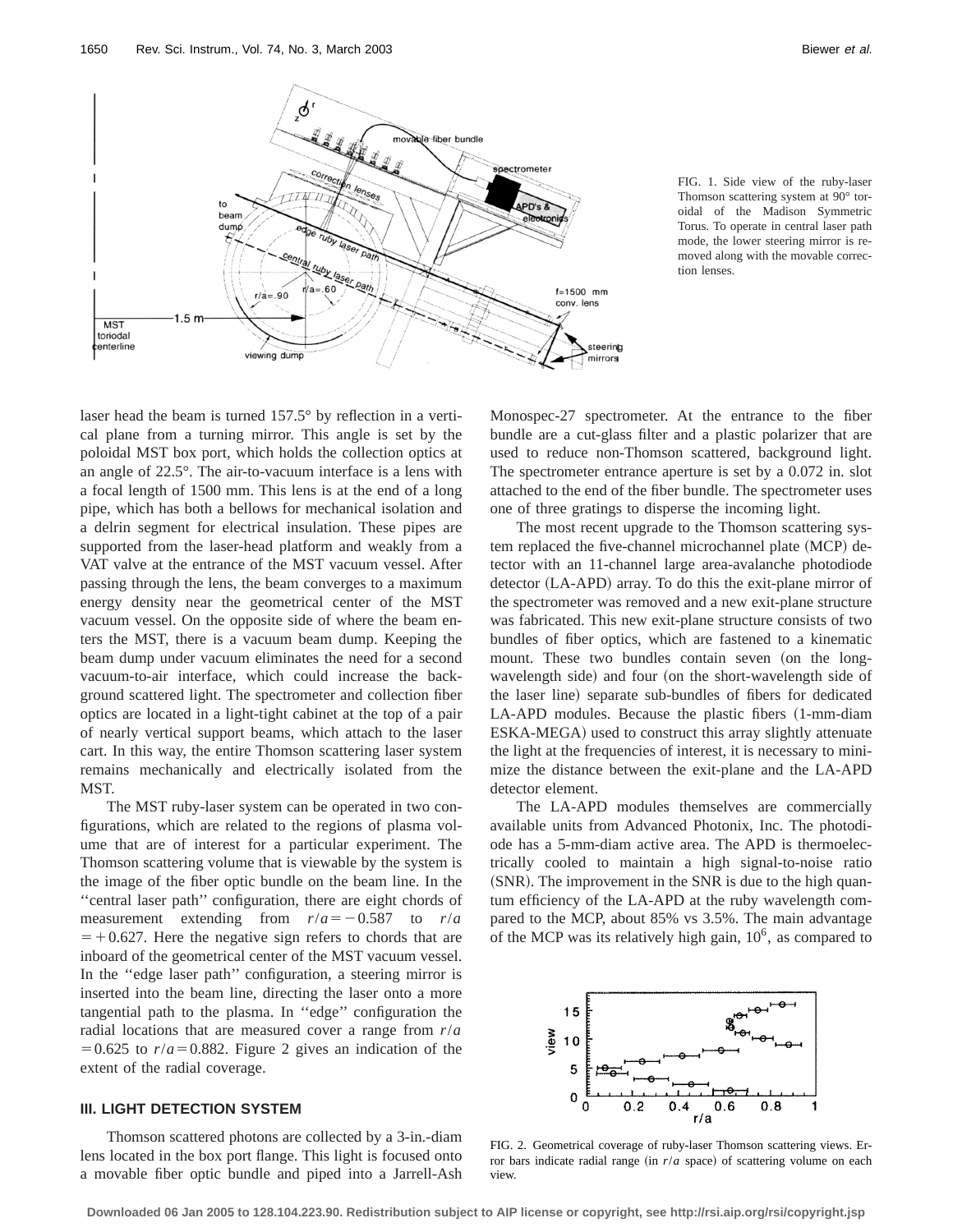

FIG. 3. Photograph of the TS spectrometer. The two-tier, stadium style layout of the LA-APD modules, the exit-plane fixture, the larger area mirror, the spectrometer shutter, and the APD power distribution box are visible.

the LA-APD gain of approximately  $300<sup>5</sup>$  Another difference between the APD modules and the MCP is that the APDs have a continuous signal output, whereas the MCP could only be gated on for a few microseconds. Because the APDs are always ''on,'' it was necessary to install a fast-opening shutter in the spectrometer. This shutter remains closed during ''start-up'' of the plasma discharge to block out the intense background light. Measurement based calculations indicate that the plasma start-up light would exceed the manufacturer's damage threshold of the APD by close to an order of magnitude. A photograph of the assembled spectrometer, exit plane, and LA-APD array and shutter can be seen in Fig. 3.

# **IV. ELECTRONICS AND DIGITIZATION**

A schematic overview of the MST TS system is shown in Fig. 4. Working back from the data acquisition system, Thomson scattering data is digitized using either 3 LeCroy 2249A or 3 LeCroy 2250L digitization modules. The main difference between the two types is that the 2250L's have 32 bit fast in fast out memory. This allows the modules to be re-triggered with a minimum separation time of 9  $\mu$ s. This feature is extremely important for double-pulse experiments, and is convenient when calibrating the system. Both types of modules integrate the charge delivered to their 12 parallel inputs for 100 ns, when the module is gated on. This gate width gives an adequate amount of flexibility for any jitter in the initial timing of the fast-photodiode triggering, which will be discussed below.

Three digitizers are used to capture:  $(1)$  the background light preceding the Thomson scattering signal,  $(2)$  the Thomson scattering signal, and  $(3)$  the background light following the Thomson scattering signal. To accomplish this the signals from the 11 LA-APD modules are triplicated using 11 0°, three-way power splitters, available commercially from Mini-Circuits, Inc. The sensitivity of these power splitters ranges from 10 kHz to 2 GHz. One drawback of this scheme is the loss of ''dc'' background light from the plasma. This represents a possible source of error, not in the temperature, but in the uncertainty of the number of photons. The temperature is unaffected, since subtracting the average of the two digitized background signals from the digitized TS signal removes this dc background. In addition to the filtering done by the power splitters, each APD signal is also filtered by an isolation transformer, used primarily to prevent internal ground loops. The iso transformers used are simple inte-



FIG. 4. Schematic overview of the ruby-laser TS system.